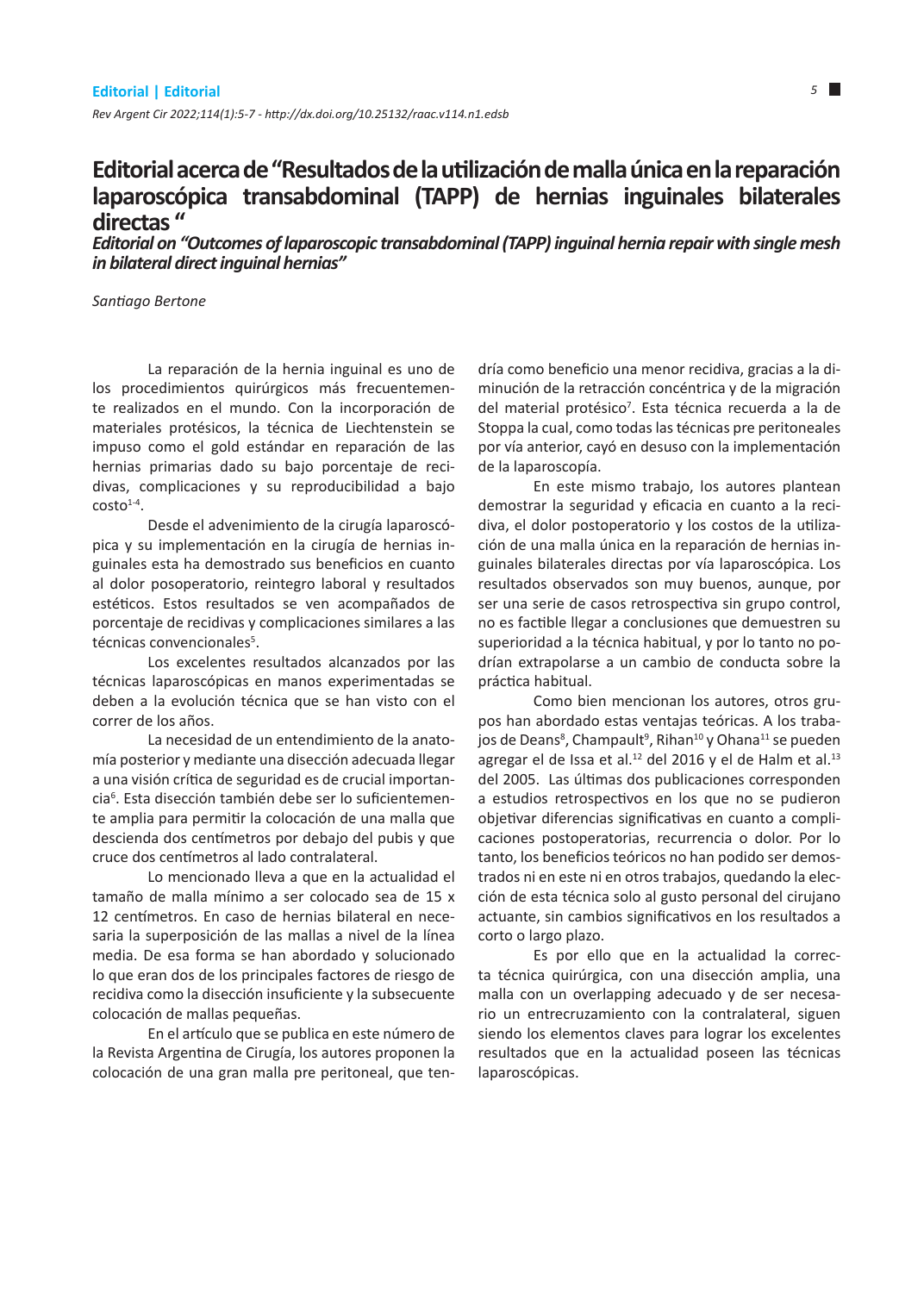## **■ ENGLISH VERSION**

Inguinal hernia repair is one of the most common surgical procedures performed worldwide. With the incorporation of prosthetic mesh, the Liechtenstein technique became the gold standard technique for primary hernia repair, due to its low recurrence rate, low complications, and its reproducibility at low  $c$ ost $1-4$ .

Since the advent of laparoscopic surgery and its implementation in inguinal hernia repair, its benefits in terms of postoperative pain, return to work and cosmetic results have been demonstrated. In addition, the recurrence rate and complications are similar to those of the conventional techniques<sup>5</sup>.

The excellent outcomes obtained with laparoscopic techniques in experienced surgeons are due to the technical developments observed over the years.

The need for understanding the posterior anatomy and, through a proper dissection, achieving the critical view of safety, are of crucial importance<sup>6</sup>. Dissection should create sufficient space to accommodate a mesh that descends 2 cm below the pubis and crosses over 2 cm to the contralateral area. As a result, the minimum mesh size is currently 15  $\times$ 12 centimeters. In case of bilateral hernias, meshes should overlap in the midline. In this way, two of the main risk factors for recurrence, insufficient dissection and placement of small meshes, have been addressed and solved.

In the article published in this issue, the authors propose the placement of a large preperitoneal mesh, which would have the benefit of less recurrence, thanks to the reduction of concentric retraction and the risk

of the prosthetic material migration<sup>7</sup>. This technique reminds us of the Stoppa technique which, like all preperitoneal techniques via the anterior approach, fell into disuse with the advent of laparoscopy.

In this same work, the authors propose to demonstrate the safety and efficacy in terms of recurrence, postoperative pain and costs of the use of a single mesh in the repair of direct bilateral inguinal hernias laparoscopically. The results observed are very good, although, as it is a retrospective series of cases without a control group, it is not feasible to reach conclusions that demonstrate its superiority to the usual technique and therefore cannot be extrapolated to a change in the usual practice.

As the authors correctly mentioned, other groups have addressed the theoretical advantages of the single-mesh technique. Apart from the publications by Deans<sup>8</sup>, Champault<sup>9</sup>, Rihan<sup>10</sup> and Ohana<sup>11</sup>, the studies by Issa et al.<sup>12</sup> in 2016 and Halm et al.<sup>13</sup> in 2005 are worth mentioning. Both are retrospective studies that failed to demonstrate significant differences in terms of postoperative complications, recurrence or pain. Therefore, the theoretical benefits have not been demonstrated either in this or in other studies, and the choice of this technique is left on the discretion of the surgeon's preference without changing the short or long-term outcomes.

For this reason, nowadays the correct surgical technique with a wide dissection, a mesh with adequate overlapping and, if necessary, crossing over with the contralateral mesh, are still the key elements to achieve the excellent results obtained with laparoscopic techniques.

## **Referencias bibliográficas /References**

- 1. Lichtenstein IL, Shulman AG. Ambulatory outpatient hernia surgery. Including a new concept, introducing tension-free repair. Int Surg. 1986;71:1-4.
- 2. Bay-Nielsen M, Kehlet H, Strand L, et al. Danish Hernia Database Collaboration (2001) Quality assessment of 26,304 herniorrhaphies in Denmark: a prospective nationwide study. Lancet. 2001;358:1124-8.
- 3. Simons MP, Aufenacker T,Bay-Nielsen M, et al. European Hernia Society guidelines on the treatment of inguinal hernia in adult patients. Hernia. 2009;13:343-403.
- 4. Van Veen RN, Wijsmuller AR, Vrijland WW, et al. Long-term follow-up of a randomized clinical trial of non-mesh versus mesh repair of primary inguinal hernia. Br J Surg. 2007;94: 506-10.
- 5. International Guidelines for groin hernia management. The Hernia Surge Group Hernia 2018;22(1):1-165. https://doi. org/10.1007/s10029-017-1668-x
- 6. Claus C, Furtado M, Malcher F, et al. Ten golden rules for a safe MIS inguinal hernia repair using a new anatomical
- concept as a guide. Surg Endosc. 2020;34:1458-64. 7. Barragán F, Díaz Pietrini M, Cingolani PA, Iudica FM. Resultados de la utilización de malla única en la reparación laparoscópica transabdominal (TAPP) de hernias inguinales bilaterales directas. Rev Argent Cir 2022;114(1):12-19. http://dx.doi.org/10.25132/ raac.v114.n1.1637
- 8. Deans GT, Wilson C, Royston MS, Brough WA. Laparoscopic Bikini mesh Repair of bilateral inguinal hernia. Brit J Surg. 1995;82:1383-5
- 9. Champault GG, Rizo N, Chatheline JM, et al. Inguinal hernia repair: Totally preperitoneal laparoscopic approach versus Stoppa operation: randomized trial of 100 cases. Surg Laparosc Endosc. 1997;7:445-50.
- 10. Rihan M, Sh Zaki N , Lotfy U, Mostafa H. Single large prolene mesh versus double small meshes in Trans-Abdominal Pre-Peritoneal (TAPP) Laparoscopic Bilateral Inguinal Hernioplasty. Kasr Al Aini Journal of Surgery. 2011.
- 11.Ohana G, Powsner E, Melki Y, Estlein D, Seror D, Dreznik Z. Simultaneous Repair of Bilateral Inguinal Hernias: a prospective, randomized study of single versus double mesh laparoscopic